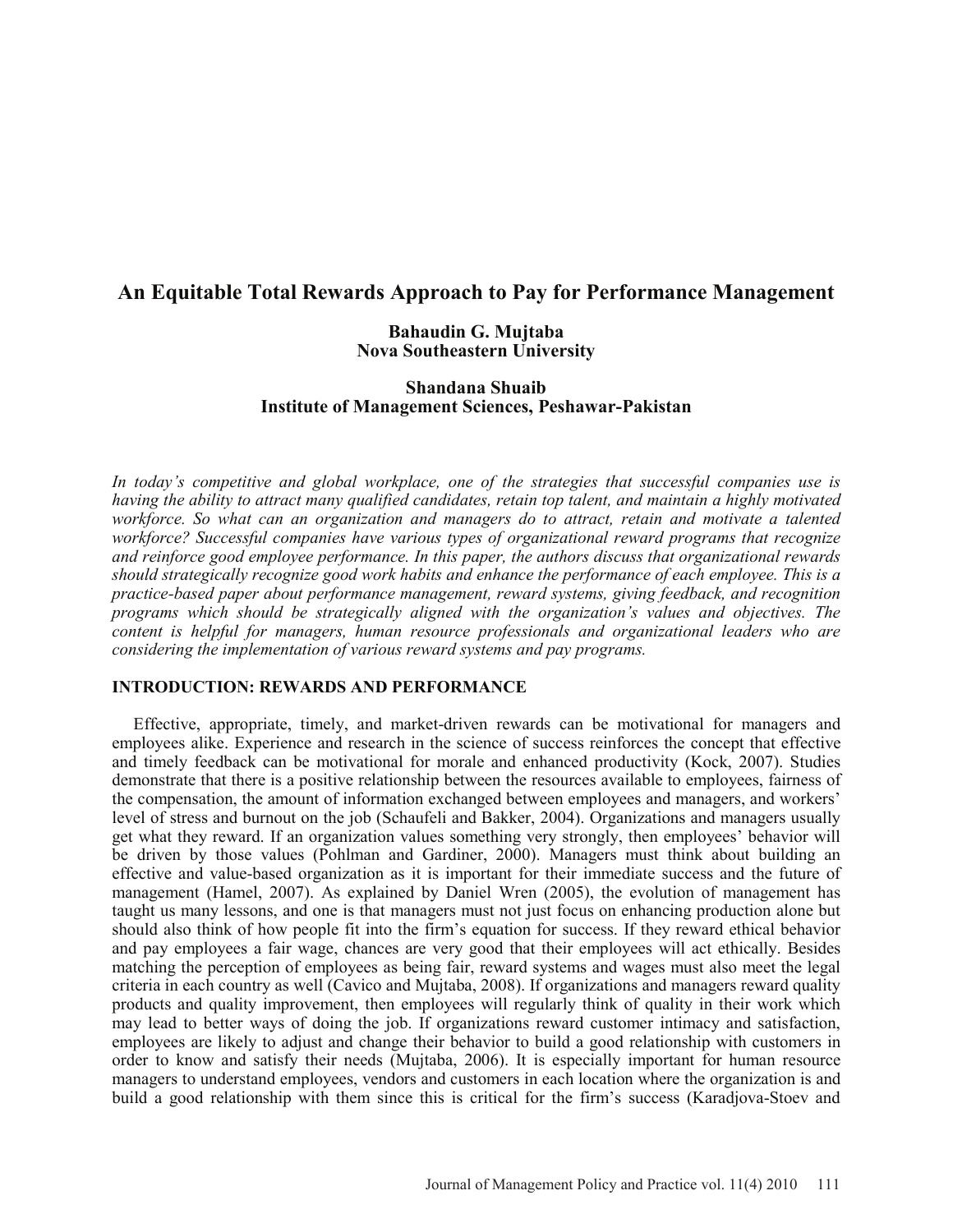Mujtaba, 2009; Franklin and Mujtaba, 2007). Proper reward systems for all employees and vendors, as part of a comprehensive performance management program, can help enhance performance and productivity in the workplace.

According to Mujtaba, "*performance management* is a way of measuring and making sure that the activities of everyone in the organization are aligned with the overall shared mission, vision, and goals of the company" (2008, 255). An appropriate performance management program explains what performance means, how it is measured, and provides timely feedback to those responsible for accomplishing the tasks (Rollo, 2001). Most performance management programs are designed to align employee activities to the firm's goals, provide useful data to make administratively educated decisions about employees, and to provide appropriate feedback to employees so they can correct their shortcomings in a timely manner and build on their strengths. Feedback is a very important part of any performance management system and should be given careful attention and consideration. Feedback to employees should be presented in such a way that it results in better performance, enhanced productivity, higher motivation, and increased morale.

According to Corcoran (2006), *performance management* is a system that is made up of several interdependent internal processes. It begins when a job is initially defined and ends when an employee leaves the company. Appraisals are just one part of an overall process that covers everything from recruitment and selection to goal setting, performance measurement and review, and training and development. Performance management relates to everything that takes place between these two events. Performance management is about setting and achieving organizational objectives. Objectives should include the 'what', 'who', 'how', and 'when' elements. The goals and objectives put forward by the employee in conjunction with the manager's assessment of the staff member's performance will determine to a great extent the training and development objectives.

According to Helm, Holladay, and Tortorella (2007), thinking of performance management as a complete system that encompasses goal alignment, education, communication, and continuous feedback can lead to the recognition of top performers. This recognition is important as organizations try to retain their top talent and improve the performance of all employees in an effort to positively influence the customer, client or a patient's experience. Helm, Holladay, and Tortorella (2007) mention that effective performance management involving a complete system of goal setting, training, communication, and ongoing feedback is a practice on which research often has important implications. However, research to date has primarily focused on one component of this topic-the link between performance and pay. Helm, Holladay, and Tortorella (2007) make the following points regarding pay and performance:

- x Merit pay is a program that determines differing reward amounts according to the employee's performance level.
- Pay-for-performance programs are in place in many organizations, but only few organizations specify the goals of their performance management system, evaluate whether or not the goals are achieved, or align the goals to the organization's strategic plans.
- x An increasingly large number of organizations in various industries, from computer technology to finance and retail sales to tree planting, have investigated how rewards, specifically compensation, can be linked to performance; which leads to widespread and growing development of pay-for-performance components in performance management systems.

This performance management initiative is a significant step toward achieving the institution's ultimate goal of being an employer of choice, where top performers are recognized, and for providing documented research that other organizations can learn from and use in their own performance management efforts (Helm, Holladay, and Tortorella, 2007). According to Helm, Holladay, and Tortorella, as organizations face employee turnover challenges, having a pay-for-performance system can attract good potential candidates while fostering retention of top performers and talented employees.

# **REWARDS SYSTEMS**

There is an increasing demand on corporations to develop reward programs that are motivating employees to work harder and faster. These programs usually educate and encourage associates to become more productive, efficient, and valuable individuals in the company in terms of the "bottomline." However, due to the pressures related to performance and incentives or ineffective implementation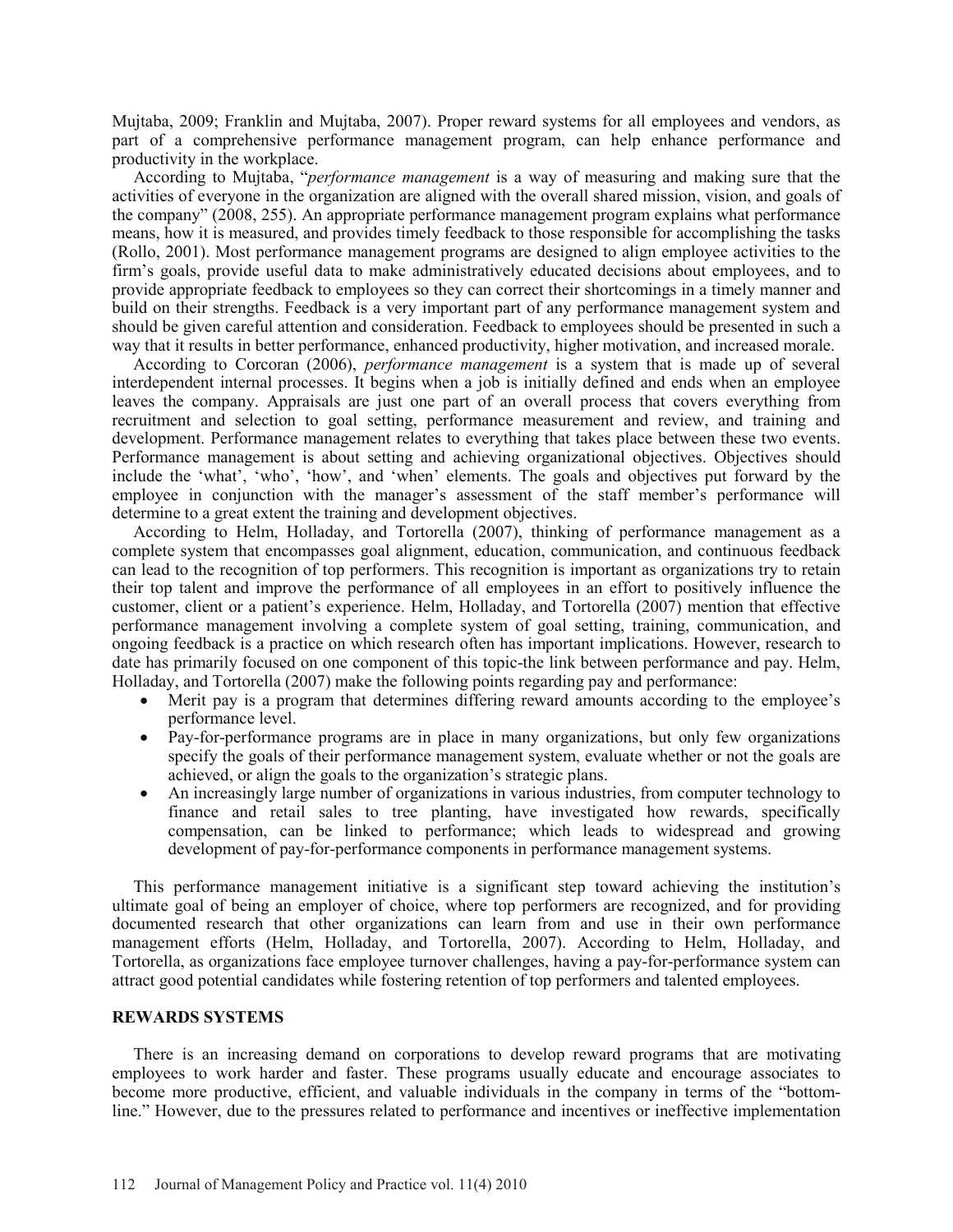procedures, in some cases, these programs can encourage unethical behaviors. So, in order to attract and retain qualified and committed individuals, firms need to have appropriate pay systems that encourage and reward employees to always stay focused on producing quality products in an efficient manner and to always do the right thing. At the mean time, managers and entrepreneurs should be moving toward greater alignment between performance management and company strategies, values, and quality measures. Reward systems should be linked with goal-setting, employee development, competency measures, and team performance. This will decentralize the decision-making down the hierarchy to empower those performing the tasks. This will translate into better reward systems and better morale among employees. In order to create a competitive edge, many organizations are now doing more with fewer employees, so it is imperative that people are rewarded for using effective and ethical problem-solving and decisionmaking skills.

While most human resource managers agree on the value of effective reward systems, few consider how differences in the quality of reward systems and incentive programs can affect the morale and productivity of each individual. Most reward systems have been written by one individual or obtained from a traditional or generic reward program. These types of reward systems may have serious limitations that may prevent its application to the general population and they can be very costly without producing the desired results for the organization. In general, a comprehensive employee reward system for effective performance management programs can include and/or consider the following elements: fixed pay (base pay), variable pay, short term incentives and long term incentives, gain sharing, benefits, allowances, quality and quantity of work, work environment, work-life balance, non-financial rewards, leadership style, organizational values and culture, equity, training and development (career/professional), participation in decision making, holidays and leave, challenging work, communication, employment security, opportunities for achievement, freedom and autonomy at work, management support and encouragement, performance management, etc.

Regardless of the reward, the key is in providing feedback. Immediate feedback on performance can motivate individuals to change their strategy or to become more creative and adjust their methods to become high performing. In parallel with the Pygmalion effect or the self-fulfilling prophecy concept, it is appropriate for managers and entrepreneurs to assume that everyone would like do well and become a contributing part of the society or company. However, people need feedback about their performance; and, if they can see and evaluate their own performance, then they would be able and willing to take appropriate action. Overall, just-in-time feedback is vital to every individual at every level of the organization and everyone wants to learn about his or her progress and stay abreast of it.

In order to create a high performance team in the  $21<sup>st</sup>$  century, managers and entrepreneurs need to shift from the traditional hierarchy to a team-based management system. The basic or core elements of team structure should consist of the following:

- Work should be structured based on customer needs.
- Training programs should be provided to move to new levels.
- Rewards should be based on productivity and performance.
- Employees should get more responsibility as they become ready for them.
- No waiting for attrition or wearing out of the team.
- Cross training and different levels of skill should be required.
- Job responsibilities should emphasize results and not tasks or techniques.

It is also important to point out that after understanding the culture of the organization, managers and entrepreneurs will need to "unlearn" the traditional management practices. The new practice should develop systems of accountability and it should measure the right "KPI's" (key performance indicators). The new system should also encourage risk taking on the part of management as well as employees, and failure should be tolerated to an extent where it does not go out of control. It is believed that most people have capabilities beyond those which they are called for to complete their jobs. They can go deeper into their jobs and make better and stronger methods of getting work done more effectively and efficiently. This is a major shift from the traditional hierarchy into a team-driven management system and it will take time and planning on the part of executives. This reward program should be result-oriented and should not just concentrate on techniques because people can be creative and invent far more superior methods of accomplishing the results. Managers should keep in mind that their employees deserve to know what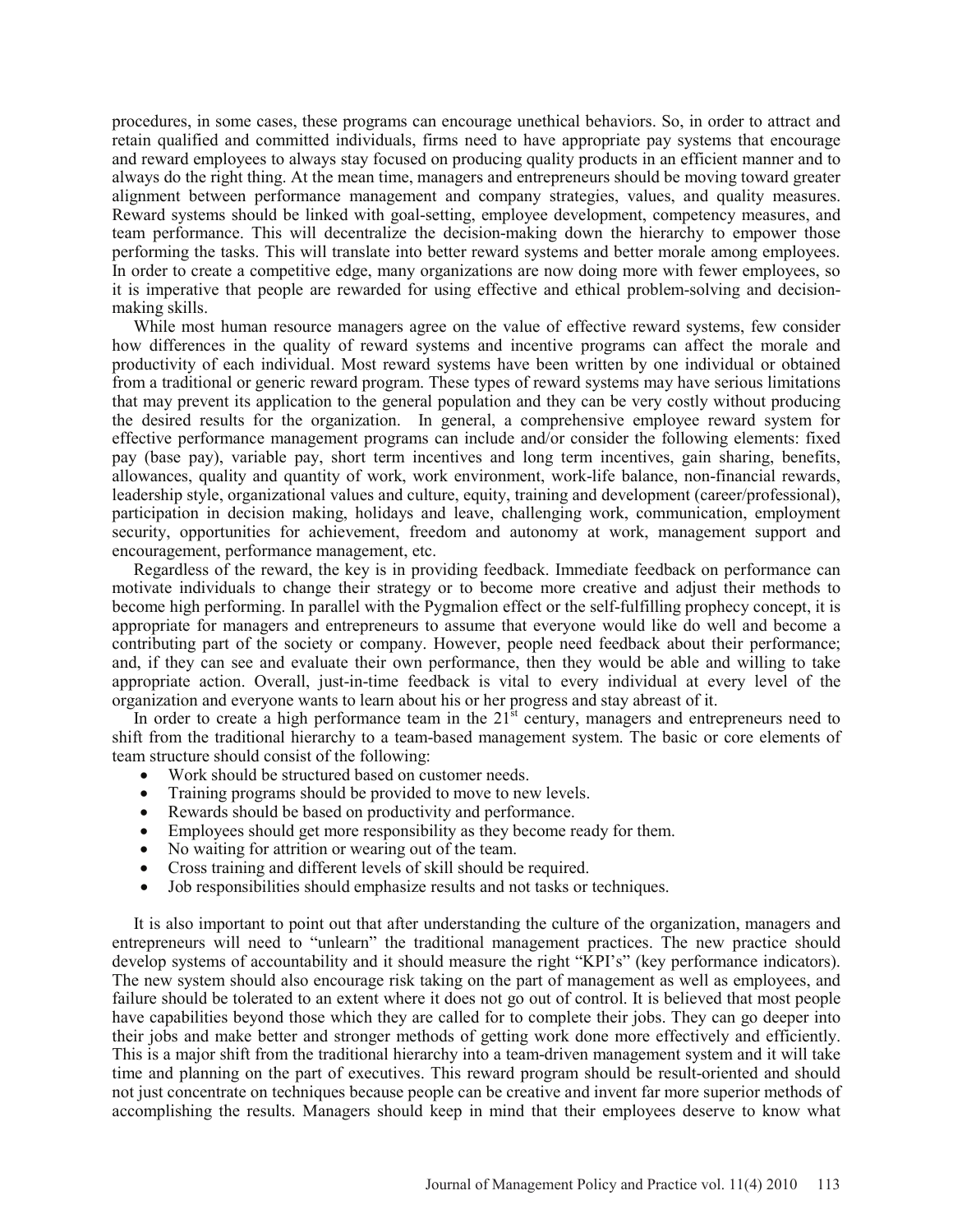needs to be done and how it should be completed and they will often handle the responsibilities better than what is expected. Communication should flow horizontally, from side-to-side, and vertically, up and down, to all employees. The new pay system to reward high performance teams could (be):

- Focused on the mission of the company.
- Team-based but employee focused.
- Market driven.
- Allow for strategic decisions at the employee levels.
- Control growth of base pay.
- Compatible with the market or industry pay structure.
- Provide fair incentives for the high level executives to meet customer needs.
- Differentiate between levels of performance.
- Eliminate the "one size fits all" mentality or strategy.

The completion of job analysis should provide relevant information about key performance indicators that need to be reinforced in the reward programs. After clarifying those KPI's that need to be reinforced, human resource professionals can design the new compensation plan which should reward ethical decision-making and the output. The reward programs should be individually focused because the value of certain rewards varies between different individuals. Bob Nelson, author of "*1001 Ways to Reward Employees*" says, "Appreciation for your best people heightens morale and it enhances your corporate image." The rewards should also be matched with each individual as his or her expectations, background, response to public or private recognitions, desire for money or promotion, and desire for peer respect may vary greatly and could be influenced by his or her past.

The new reward system requires the willingness and support of management, at all levels, to move from the traditional culture of entitlement and seniority to teamwork, empowerment, and employee involvement. Everyone needs to realize that the employees, unions, government officials, and executives of the organization have the same interest in the long run which is the success of the organization in an ethical manner and in the most efficient way. So, employees should be involved actively in the issues affecting them or their work. In its most general or simplest format, the new pay (which is inclusive of strategy-based-pay and performance-based pay) in an organization can be achieved by following a strategy and performance pay process (Mujtaba, 2008).

# **Strategy-Based Pay**

This is the base pay which can reinforce new broader jobs, skill development, and performance. Base pay should be determined as a result of skill and the external market. Every job should have a base salary that is compatible with the industry or market. All jobs should be analyzed and described based on its work behaviors and characteristics of the work environment. Each position should be a little different than the previous one and should include added responsibility of new knowledge or skill. So, the base pay should be different for each job and should represent the level of skill or knowledge. All employees should be given the opportunity to learn new skills and knowledge required to take more responsibilities. Pay increases and promotions should be based on a 360 degree evaluation where each individual, even suppliers and vendors, can evaluate and recommend their co-workers for pay increase and promotions. It is extremely important that people are trained in the evaluation process and made aware of the effects of their evaluation on the person being evaluated. If conducted properly peer evaluations often are the most accurate judgments of an employee's behaviors.

# **Performance-Based Pay**

Includes variable pay to reinforce and encourage performance improvements by sharing the profits or benefits of improved performance. The concept of "pay for performance" philosophy is what Frederick Taylor, the father of scientific management, practiced. However his methods did not involve people's brain but only their bodies. Today's pay for performance strategy can be an excellent strategy if it focuses on the result and not necessarily just on the means. This strategy would work great with technical and manufacturing jobs. However, jobs that require decisions of morality and ethics cannot be left alone to each individual as they represent the company and their views may not necessarily match that of the company. Moral and ethical decisions should be a concern of every stakeholder including corporate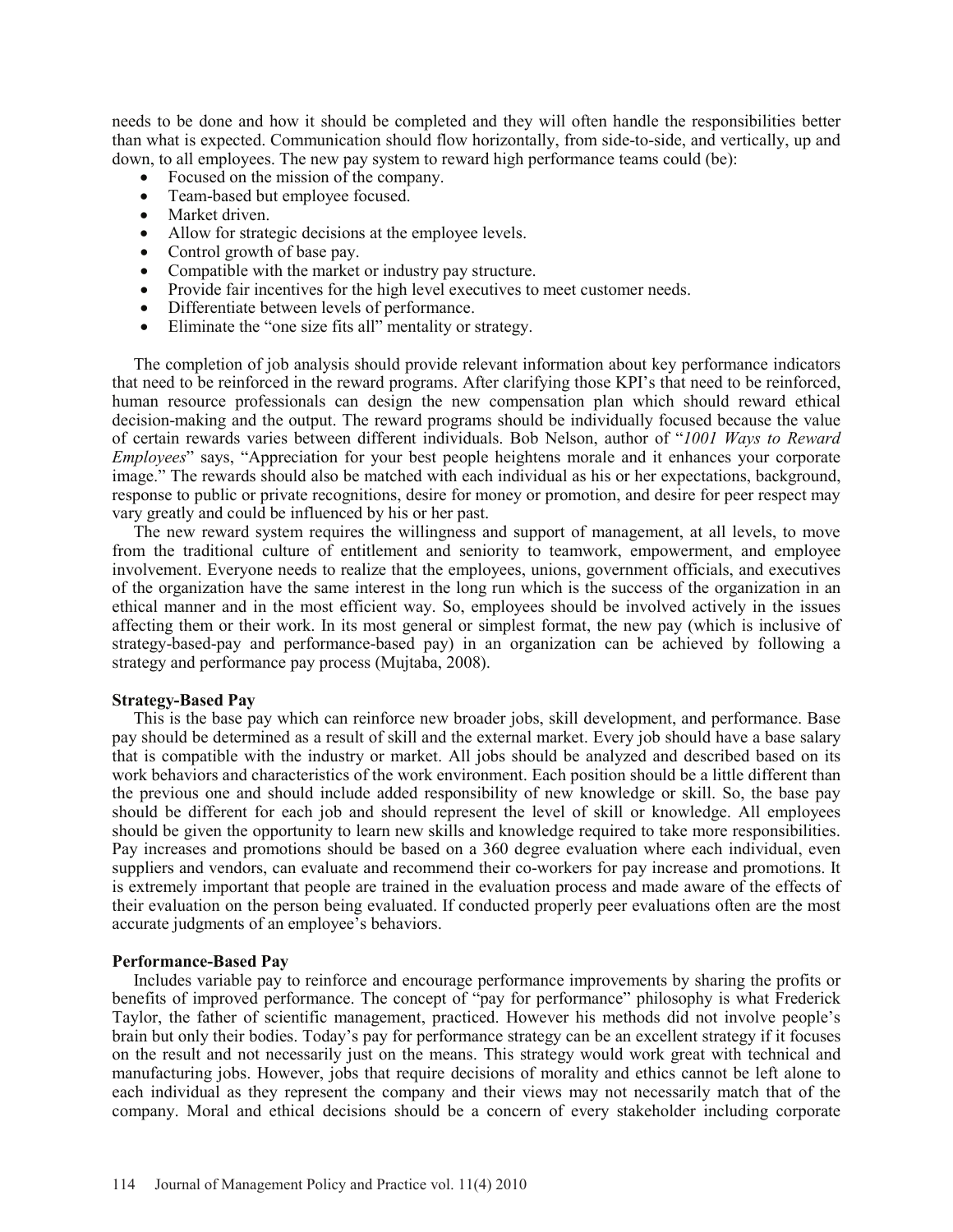executives and management. Individuals should be given resources, training, and the means of accomplishing results within defined limitations. Such limitations can be defined by a code of ethics or the values which the company has been guided by in its day-to-day operations. Such limitations may also be represented by a number of questions that must be asked before proceeding with the decision. A question might be: does the decision violate anybody's rights, company values, societal values, laws, or professional codes of ethics? A "yes" answer means discuss the matter with others before proceeding, and a "no" answer would mean the decision is aligned with the corporate values and mission.

The future pay strategy eliminates the traditional indirect pay, because it did not expect measurable results on the investment, and incorporates it into the variable pay. The variable pay, payments that are not folded into base pay which vary according to performance, can be a great motivator for individuals and organizations should they take advantage of it. This will help improve employee morale and can provide them with ways of becoming winners and gaining self-confidence through self-affirmation. For example, managers and entrepreneurs can reward employees for their unit production of optical fibers, cookware, ceramic cores, etc. This reward should be based on quality production of each unit with increasing reward as production goes higher both in quality and quantity. People should also be rewarded for the training of other associates, mentoring, cleanliness, knowledge of other skills, and maintenance of equipment. Pay for performance also provides immediate feedback to individuals and most importantly, employees evaluate their own performance based on their units of production and other key performance indicators. Since feedback is one of the top motivators, if not the top, the pay for performance system would work great in the manufacturing environment. Managers and entrepreneurs should remember that timely verbal feedback, when coupled with a desire to change, can provide a more accurate development tool than any written document. Timely verbal feedback reinforces good performance and good managerial behavior. Managers that do a good job of providing timely and relevant feedback for good performance will have that behavior reinforced which should cause it to continue.

An example of this new pay system is Eastman Chemical which at one time eliminated their formal appraisal program and their new system is designed to develop highly motivated employees. The executives at Eastman Chemical believed that employees need to feel like winners and that a positive feeling will give them exuberance and positive self-esteem in their personal and professional lives. Eastman Chemical received suggestions from its employees, through a survey, and prepared an employee development system with the following characteristics:

- Systematic growth of pay rates through the pay range and they are managed by the use of the learning curve concept and the use of maturity tables.
- Performance by accomplishments and contributions are important considerations in establishing individual pay.
- Long-term contributions are recognized through promotions.
- Flexibility for special recognition pay increase has been budgeted into the merit review.

Through industry benchmarking and the use of everyone's talent as well as input, managers and entrepreneurs can create the best pay system which can equip people for the twenty-first century and gain the firm a competitive edge throughout the industry. Decision-making has become increasingly difficult and more complicated in today's fast-paced business world. Therefore, an appropriate and well-designed plan can encourage and support moral behavior in today's empowered and decentralized workforce. A well-designed pay system should increase employee involvement, workforce flexibility, teamwork, learning, commitment, loyalty, and integrity in the firm. A well designed pay system will turn conflicting situations into positive results. Conflict if not managed appropriately can be devastating and negatively affect morale, teamwork, productivity, and of course the organization's bottom-line. But, if employees are encouraged to cooperate as team-members and openly discuss their thoughts, then they can easily move from "having a point of view" to a "viewing point." In this type of a work environment, according to Thomas Crumb (1987), author of "*The Magic of Conflict,*" a life of work can be transformed into a work of art because people feel happy and are intrinsically motivated to be involved and work harmoniously.

#### **RECOGNITION AND REWARDS**

Traditional methods of running an organization have changed rapidly and will probably continue to do so at an even faster pace as the workforce changes. The changing workforce requires new and flexible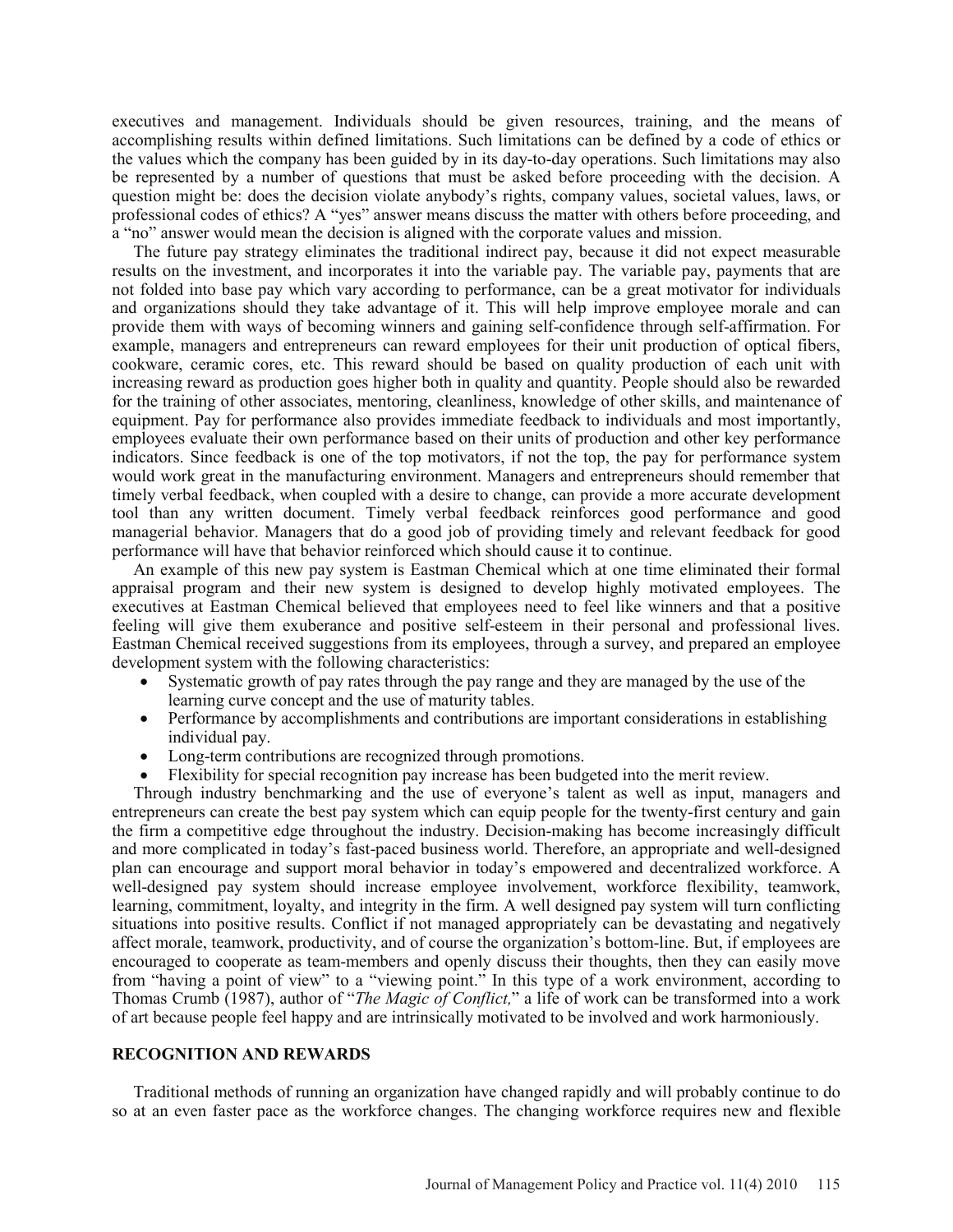reward practices that can enhance and produce positive situations in the work environment. Recognition programs can be geared toward both extroverts, those who need incentives to be motivated, and introverts, those who are motivated because of internal satisfaction of pride in workmanship and responsibility. Human resource professionals should design recognition programs to serve both introverts and extroverts to make the job more fulfilling. Challenging and fulfilling jobs can keep people happy and internally motivated to complete their jobs with commitment and personal integrity.

Cash awards are good; however the marginal utility of each dollar decreases as the award increases. Cash awards are temporary awards and the affects usually end during the next paycheck or the next day. So, cash awards in general, are not very effective in the long-term, and they are not always very popular either (Joinson, 1996). Most employers agree that they can get more mileage from noncash awards than they can from cash awards. Noncash awards are less costly and they should be given immediately, and more often, to continuously reinforce positive behavior. Research shows that every 12 cent cash award has been costing only 4 cents in recognition by noncash awards. Rewards tend to be about 38% a combination of cash and noncash, 15% cash, and 47% noncash for most large firms.

Today's employers are constantly finding different methods of recognizing their associates. These methods can range from recognizing productivity gains, to customer service and even putting forth an effort to make a new project or product work. According to Carla Joinson (1996), a survey of 213 companies reported using one or more of the programs listed in Table 1, and years of service was ranked first among the awards.

| <b>Recognition Program</b>       | Percentage of  |
|----------------------------------|----------------|
|                                  | Firms Using It |
| Years of service                 | 59%            |
| Going "above and beyond" the job | 51%            |
| Customer service                 | 41%            |
| Cost saving                      | 39%            |
| Increased productivity           | 37%            |

# **TABLE 1 COMMON RECOGNITION PROGRAMS (Mujtaba, 2008, P. 269)**

# **REWARDING FOR PERFORMANCE**

It is important that rewards are perceived as fair and just in the eyes of the beholder or those receiving it. Fairness in pay and rewards appear to be the key factor in providing an environment that motivates people to believe in their superior's actions and policies. It is obvious that each manager would like to reward his or her productive employees, however, surveys show that top performers do not always receive top pay for their efforts and performance. According to Carla Joinson (1996), a survey of more than 350,000 government employees showed that more than 50 percent believed that "some people do most of the work while others do just enough to get by." Most of the respondents did not believe that job performance was an important factor in promotion, nor did they believe that the best people rose to the top of the organization. It is true that top managers make decisions regarding pay, rewards and promotions based on employee or team performance, however, it is important that these decisions are perceived as just and fair by their associates.

The scenario of giving high performers more work and avoiding the least performers is very familiar to most supermarket managers. A stock person who completes his or her aisle or work before everyone else is usually asked to help the person who is either a slow worker or is not able to get his or her work done on time. It is a good idea to have high performers work with low performers, however, the high performers need to be acknowledged, recognized, and rewarded appropriately for their contributions. Traditionally, people with seniority are being paid higher than the new associates and this may not be very fair on jobs that do not need experience. It may even have a counterproductive affect on new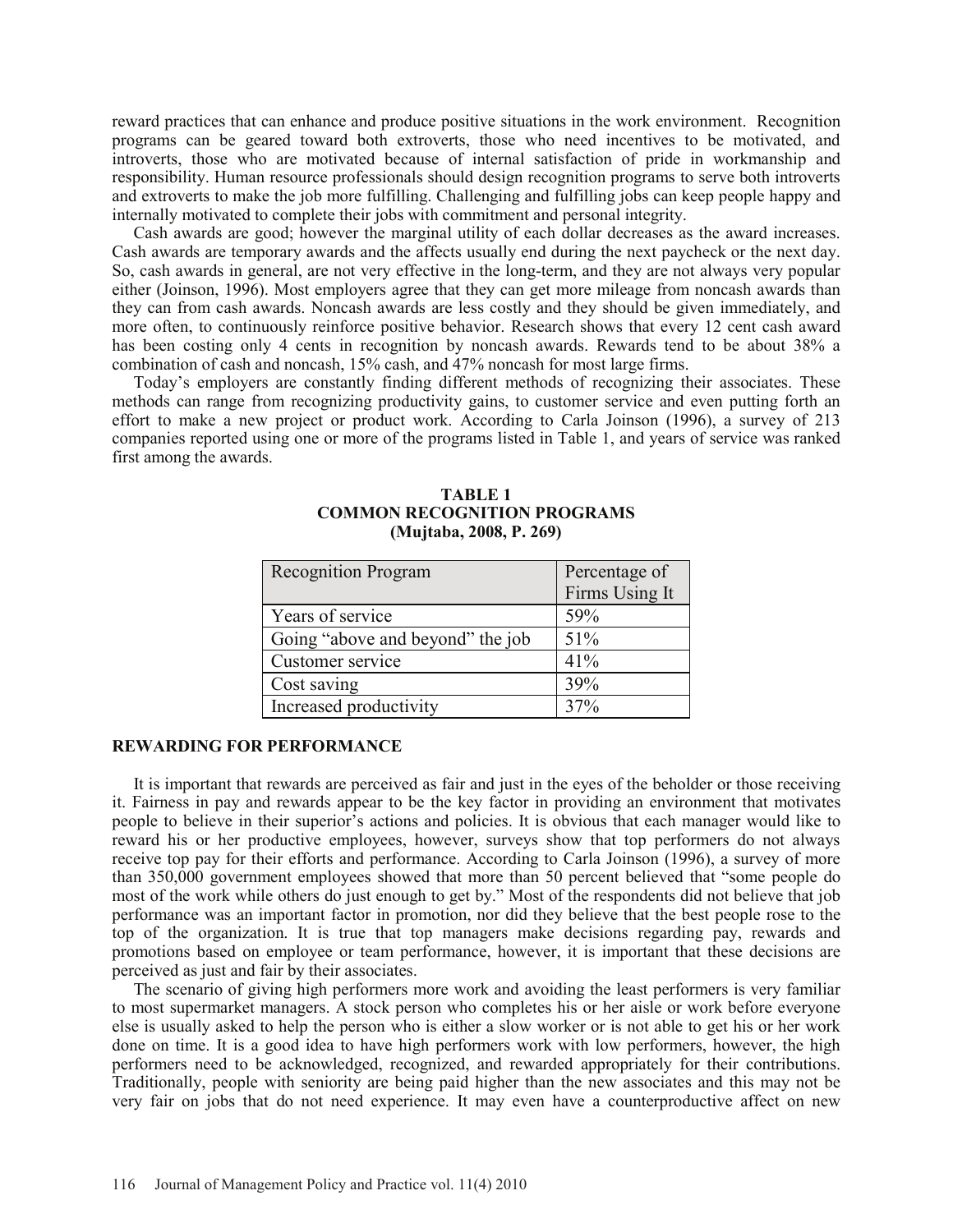associates who are high performers. Usually, high performers that are not recognized properly may reduce their standards to match the average standards, meaning they are going to do the minimum just to get by until a better position comes along.

It has been documented that managers spend most of their time with two to five percent of their employees who cause many problems. So, not only the average and top performers get ignored by the manager but they also get most of the work that needs immediate attention. In general, most managers would give an important project to people who they can count on based on their past performance. Over time, these high performing people can get frustrated and may even change their performance or leave the company. This is especially true if they feel that their co-workers who are not very productive get the same reward as high performing associates. It is crucial to spend time and effort with low performers to help them get better, but we cannot afford to do it at the expense of others who are doing well. Managers should spend appropriate or evenly balanced amounts of time with each group or individual in the department in order to recognize their contributions or to help them become better performers.

#### **ESTABLISHING AND DESIGNING A RECOGNITION PROGRAM**

Designing and implementing an effective recognition program takes time and an understanding of the organization's recourses, culture, management styles, and employees. While there are no templates that might fit each organization, managers and entrepreneurs can begin by following the generic steps mentioned in Table 2: setting goals, mapping the strategy, developing measurement plans, planning the budget, identifying target groups and awards, identifying ethical dimensions and criteria, identifying a marketing plan, and implementing and improving the program.

|                | <b>ACTIONS</b>                              | <b>DESCRIPTION</b>                                                                                                                                                                                           |
|----------------|---------------------------------------------|--------------------------------------------------------------------------------------------------------------------------------------------------------------------------------------------------------------|
|                | Set Goals                                   | What are you trying to accomplish? Begin with the end in mind                                                                                                                                                |
| 2              | Map the Strategy                            | Create a task force, set rules and policies, involving representatives from all<br>groups or departments.                                                                                                    |
| $\mathcal{E}$  | Develop Measurements<br>Plans               | How and where will it be measured? Company or department level. Should be<br>simple.                                                                                                                         |
| $\overline{4}$ | Plan the budget                             | Take care of the administrative costs including roll-out process, training, and<br>promotion costs.                                                                                                          |
| 5              | Identify target groups<br>and awards        | Identify demographics, delivery time (2 - 48 hrs.), Variety of awards for teams<br>and individuals.                                                                                                          |
| 6              | Identify ethical<br>dimensions and criteria | Is it encouraging the mission? Is it aligned with company philosophy? Is it<br>rewarding the desired behavior? Do the ends justify the means?                                                                |
|                | Identify Marketing Plan                     | How and when is it going to be delivered? Who will be running the program?<br>And who is going to follow-up on the promotion?                                                                                |
| 8              | Implement and Evaluate<br>the Program       | Follow through, get feedback on benefits and side-effects, can it be made better?<br>How long should the program last? Measure effects such as sales, profits,<br>morale, satisfaction, turnover, and so on. |

**TABLE 2 STEPS FOR DESIGNING A RECOGNITION PROGRAM (Mujtaba, 2008, p. 271)**

Since there are many layers of management with different background and experience throughout the organization, it is important for professionals to follow a systematic and flexible approach to recognition and reward programs. It is also important to train managers and supervisors at all levels to reward and recognize their people appropriately and responsibly. While it is important to treat everyone consistently because everyone has the same rights, it is even more important to remember that people have different needs and the journey toward fulfilling those specific needs are the key motivating factors. It is the journey that enlightens people and not always the destination, so people should be recognized for their achievements and they should have new goals to accomplish. Managers should try to match the reward with the individual. Some managers have used the Myer Briggs survey profile to make better decisions about different task forces, working groups, and teams. They have tried to match the task with the right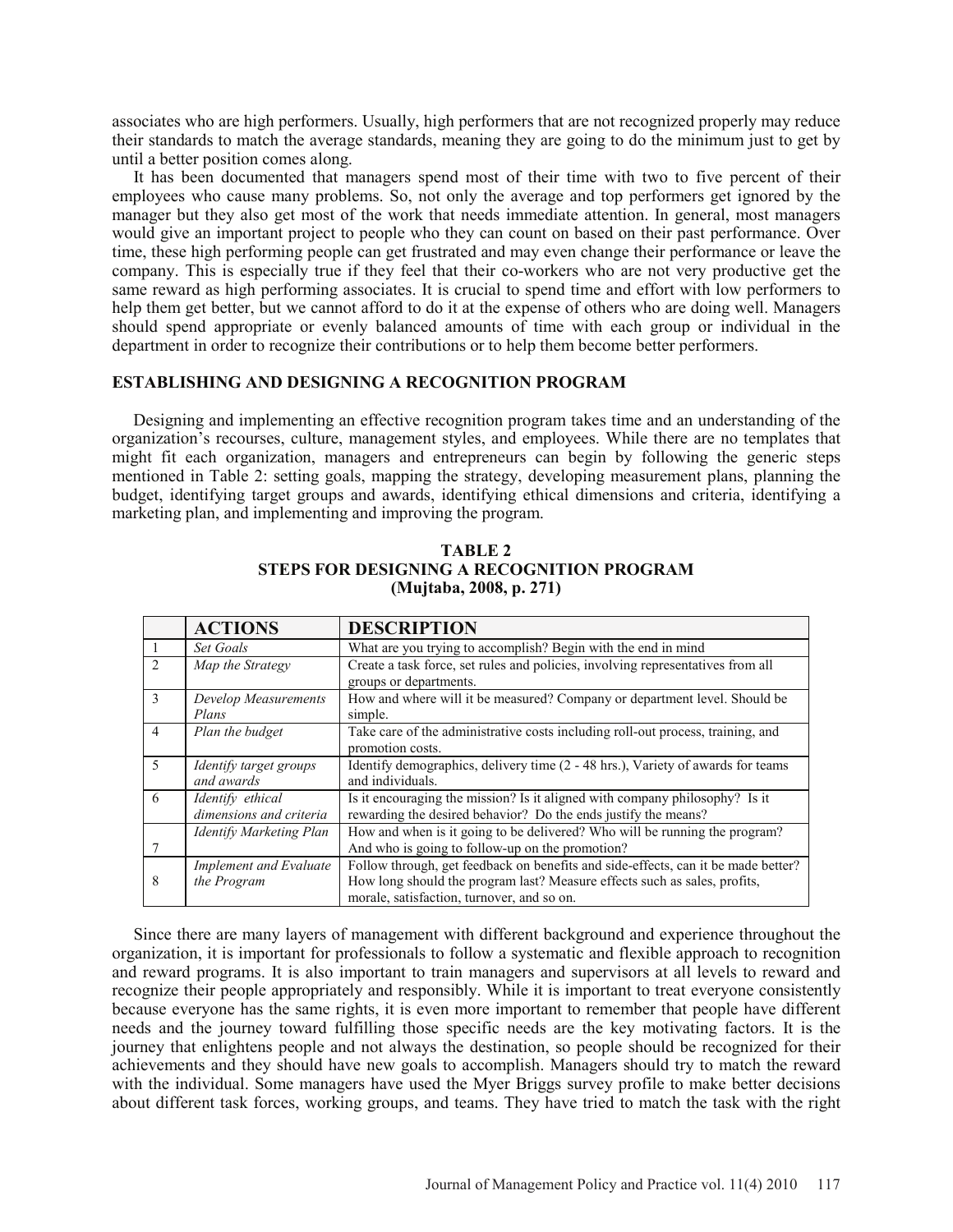teams or individuals. Perhaps, similar profiles and strategies can be used to determine the type of rewards that would match individual or team needs and desires. One should also keep in mind the piece rate or pay for performance methods as well. When it comes to goal setting, managers and entrepreneurs should consider SMART (Specific, Meaningful, Achievable, Reliable or Rewarding, and Timely) goal-setting strategies for effectively recognizing and rewarding people. Human resource professionals should always make sure that their recognition and award programs are SMART. Besides having a SMART recognition program, Mujtaba (2008) recommends that organizations should use the following guidelines to develop, design, and deliver fair reward programs.

#### **Train Managers and Supervisors about Rewards**

Research shows that there is about a twenty-five percent misunderstanding between managers and associates as to what is important in the organization. Some managers are afraid to give timely feedback to low performers and that might be why they are performing poorly. It has been said that honesty is the best policy, and honest feedback can create many opportunities for managers and employees. Feedback appears to be the number one motivator and this can be seen from watching sports on television. Some people are watching sports for long periods of time because they are able to receive feedback on a continuous basis. This immediate feedback can reinforce many positive thoughts and may encourage people to become "couch potatoes."

The immediate feedback process can be a great motivator which appears to be true in the case of bowling. What if there was a wall in the middle of the lane and the bowlers could not see the pins falling, there would be no immediate feedback, and the player probably would not experience the same effect as getting feedback immediately.

# **Create Flexible and Creative Reward Programs**

It is important to keep the individual in mind when rewarding teams and groups. Reward programs should focus on teams as well as individuals in many different ways. Rewards should be based on winwin-win situations where the company stakeholders, teams, and individuals are recognized and rewarded accordingly. It is critical to match the reward with the employee so the reward can be meaningful to the person receiving it. It is also important to reward and recognize people appropriately as some individuals like to be recognized publicly while others may not want public recognition. One may draw some conclusions from Myer-Briggs type of instrument about the preference of each individual. However, everyone wants to be a winner and substandard performers can become winners if they are given proper opportunities, encouragement, and guidance. The key to finding the easiest way to get a difficult job done is to delegate the job to a lazy person and you will see the easiest way of accomplishing it. The moral of the story is that anyone can be creative in their own way if they apply themselves and if one looks at things from their perspective or frame of reference.

# **Clarify Standards and Expectations to Everyone**

Without a destination, one can be driving around for days and never get anywhere. With proper destination one can eventually get there, even if they have to stop and ask for directions. It is crucial to have standards and communicate those standards to all employees on a regular basis. Job descriptions and evaluation forms should be designed professionally and they should measure the right elements, those that are geared toward the mission\vision of the department or the company.

# **Cross-Functional Training and Agronomic**

It is essential to consider the work environment and enhance it to reduce boredom and increase creativity and involvement. Repetition can be very boring and sometimes repetitive jobs do not require the person's spiritual mind to be involved one-hundred percent of the time. A study completed by the University of Illinois showed that listening to music may increase productivity in all jobs (Oldham, Cummings, Mischel, Schmidtke, and Zhou, 1996). Sometimes it is helpful to provide job enrichment and cross-train people for different jobs and/or departments. This can reduce cost of overtime, increase morale and job satisfaction, and keep people involved as a team. This would also help to find the right people for the right jobs, especially during the busy times.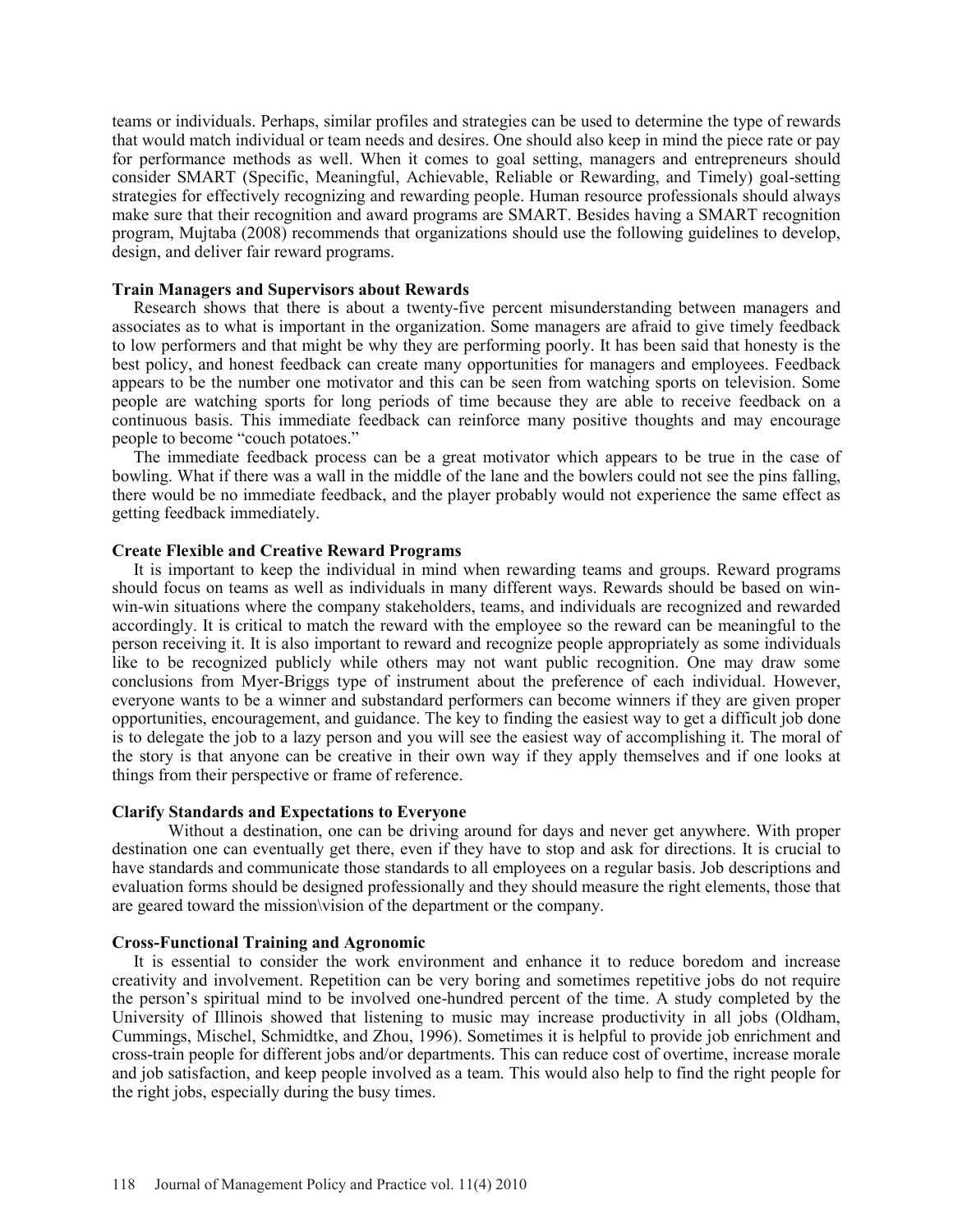#### **Align Rewards with Company Mission and Values**

It is important that reward programs are on parallel paths with the corporate culture of an organization. All rewards should be geared toward the mission and values of the company. Goals and objectives are short-term strategies that focus people to strive for the purpose or mission of an organization. The longterm purpose and mission of the company should be communicated to all parties and they should not be sacrificed at the expense of short-term goals. It is important to emphasize ends as well as means; otherwise some people will create unethical means of accomplishing the results.

#### **Encourage Experimentation and Individuality**

Managers should be encouraged to try new methods of rewarding and recognizing people to keep them creative, innovative, happy, and satisfied. People get tired of becoming "employee of the month" and getting to park at the employee of the month's parking lot as its reward. So, managers should try to experiment and find out what works in the organization and how it can be altered again and again. Managers should also be recognized for their efforts regardless of positive or negative results. Some incentives are designed based on good intentions, but they may not work realistically because people abuse the concept. For example, one company recognized their associates for creating "raving fans" and this could be done by going above and beyond the call of duty to satisfy a customer or if a customer wrote a complimentary letter or complimented the manager for having such a great employee. This recognition program got out of control because employees started asking customers for written letters and compliments which defeats the purpose of the incentive. So, even a well-intended reward program may have some "side-effects" that need to be taken into consideration in the designing stage of the program.

When rewarding employees, most managers honestly want to help to their employees by recognizing their personal achievements and progress; however, in some cases their true intentions are not always helpful when they do not match the right rewards with each achievement. Rewards come in many forms and managers must match the right incentives for each individual based on his/her efforts, development, and/or progress. Sometimes employees just want guidance and emotional support. In this case, managers can simply attempt to remain helpful. Schein (2009) explains that helping can be seen as a social process since:

All relationships are governed by cultural rules that tell us how to behave in relation to each other so that social intercourse is safe and productive. We call this good manners, tact, or etiquette. Underneath this surface level of overt behavior lie powerful rules that must be followed for society to work at all. Some of these rules vary according to the situation, but in any given culture there will be a set of universal rules that, if violated, cause the person to be ostracized or isolated. When they are violated in an ongoing interaction we become offended, embarrassed, or suspicious that the relationship is not good. This may result in a lack of trust or hurt feelings if the client felt that no help was provided, or the helper felt refused or ignored (Schein, 2009, p. 9).

Helping can be obligatory through formal relationships such as teacher-students or manager-employee bonds. However, the context in which helping takes place often happens to be informal. Informal help, which is institutionalized in most societies and corporate cultures, is defined as a process that requires a culture of deliberate cooperation, collaboration, and various forms of altruistic behavior (Schein, 2009, p. 7). Whether formal or informal, Schein explains how relationships can experience roadblocks, especially in Western culture where the client might feel "one-down" or dependent on the helper. At the beginning especially, "Helping situations are intrinsically unbalanced and role ambiguous…Emotionally and socially, when you ask for help you are putting yourself "one-down"" (Schein, 2009, p. 31). On the other side, the helper or consultant usually has more power in the relationship which can be an emotional trap in the relationship. The helper and the client must work as an effective team. In order to have effective teams, members must engage in a process of mutual inquiry and understand each other's weaknesses and strengths along with their overall goal for the team. Shared goals and communication is important because "To assess progress towards the goals, the group members need to create situations in which the norms of face-to-face interaction can be altered to allow feedback across status and rank lines without damaging the relationships" (Schein, 2009, p. 127). Otherwise, relationships can become weak and illnesses can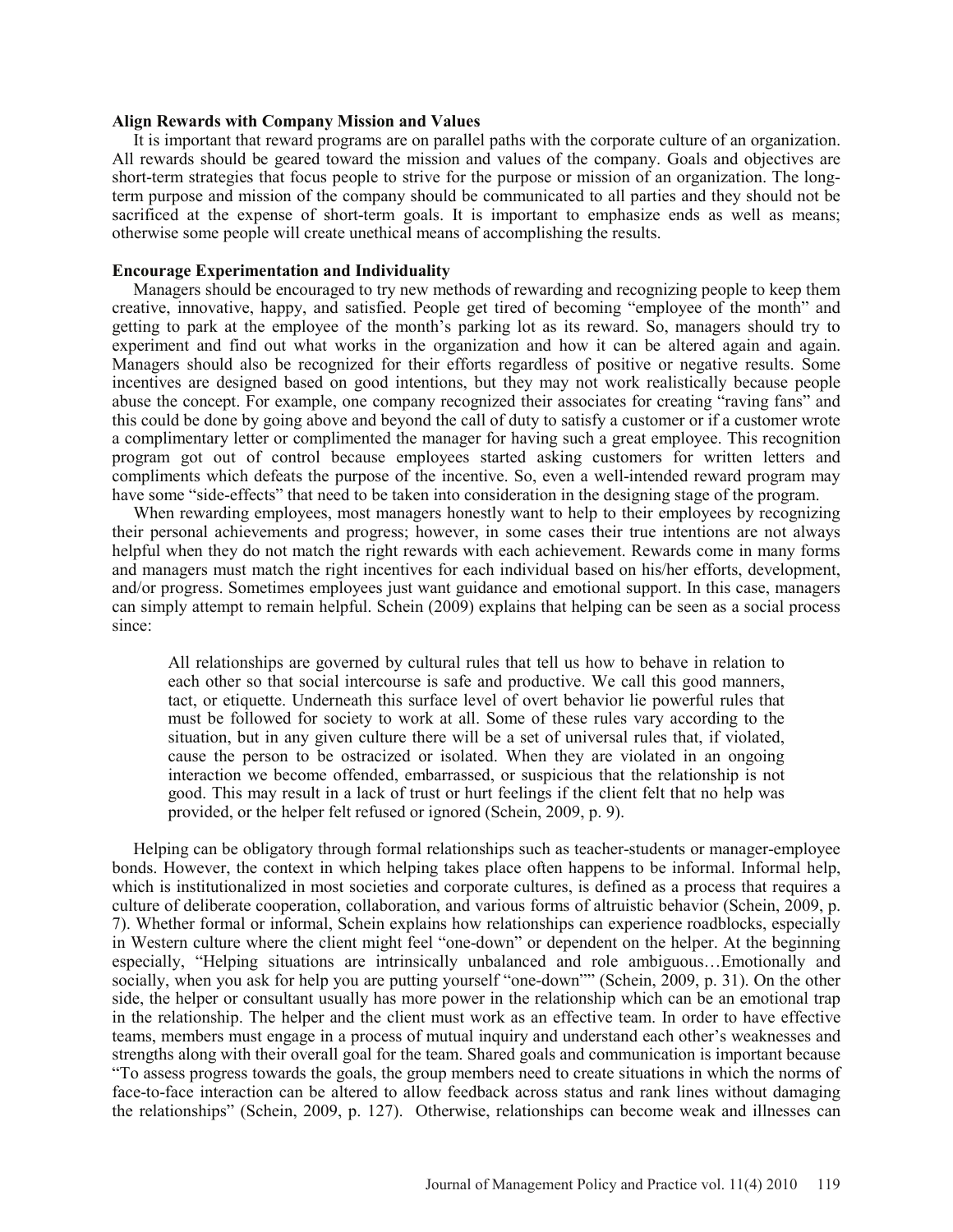follow from prolonged stress or tension. Schein writes that "When social exchanges don't work properly because the two people involved define the situation differently, and are, therefore, using different currencies, the result is anxiety, tension, anger, discomfort, embarrassment, shame, and/or guilt. What was given and received is perceived by either or both parties to be inequitable" (2009, p. 17). Such situations can be resolved once both parties have discovered the inequity and/or have made apologies or amends for it. In all hierarchal relationships, one of the main goals should be to enable the client to successfully solve the existing problem and allow for a gradual reduction of his/her dependency on the client. Of course, it should be noted that "Knowing when and how to give help and when and how to receive it from others makes relationships both more productive and more pleasurable (Schein, 2009, pp. 28-29). Being an effective helper and properly receiving assistance from others can improve life for us all. So, giving help in a proper format can be a great form of reward to employees and colleagues.

Employees cannot always control what types of help or rewards they receive, but they can control their attitude toward what happens to them, and as a result, they will be continuing to develop themselves and moving closer toward the achievement of their personal goals regardless of external resources or rewards. Nonetheless, people want to be recognized for their hard work and fairly rewarded by their managers and organization. Proper rewards and incentives can focus people to desire that which is beneficial to the organization. Of course, desire is often a precursor to elevated levels of motivation; however, higher motivation is not sufficient since it is the continued determination and commitment to the pursuit of a worthwhile and predetermined goal that will enable people to attain higher levels of success for the organization. Most successful people have achieved this distinction of "success" not necessarily because a new opportunity was presented to them, but rather because they developed the opportunity from the resources that were available to them. This type of dedication requires fair and equitable reward if people are to continue their hard work for more such achievements.

# **SUMMARY**

In many organizations, management levels and hierarchies are being eliminated to reduce red-tape and increase the speed of decision making. People at all levels are expected to be prepared, flexible, and to respond faster than ever before. Managers are expected to match rewards with individuals and to direct individuals toward accomplishing company objectives. The difficulty occurs when personal and professional objectives do not match. So, most companies have various types of organizational reward programs that recognize and reward good employee performance.

The authors emphasized that organizational rewards should be structured in such a way that it recognizes and enhances performance as well as the efforts of each individual. These programs should convey a message of getting to the end with ethical means. These programs should be concerned with how the results are accomplished and the results should be evaluated accordingly. In order to make sure the reward programs are designed and implemented properly, managers and executives should receive training and education to deal with these issues properly. They should try to set goals that stretch people's performance capability and goals so that employees can accomplish them and get rewarded for it in a timely manner. Overall, it is recommended that any reward and recognition program should be a part of an integrative and comprehensive performance management system that is strategically aligned with the organization's mission and vision statements.

# **REFERENCES**

Cavico, F. & Mujtaba, B. G., (2008). *Legal Challenges for the Global Manager and Entrepreneur.* Kendal Hunt Publishing Company. United States.

Corcoran, C. (2006, December). Performance Management: Conducting Appraisals. *Accountancy Ireland, 38* (6), 42-45.

Crum, T. F., (1987). *The Magic of Conflict: Turning a Life of Work into a Work of Art.* Touchstone; Simon and Schuster.